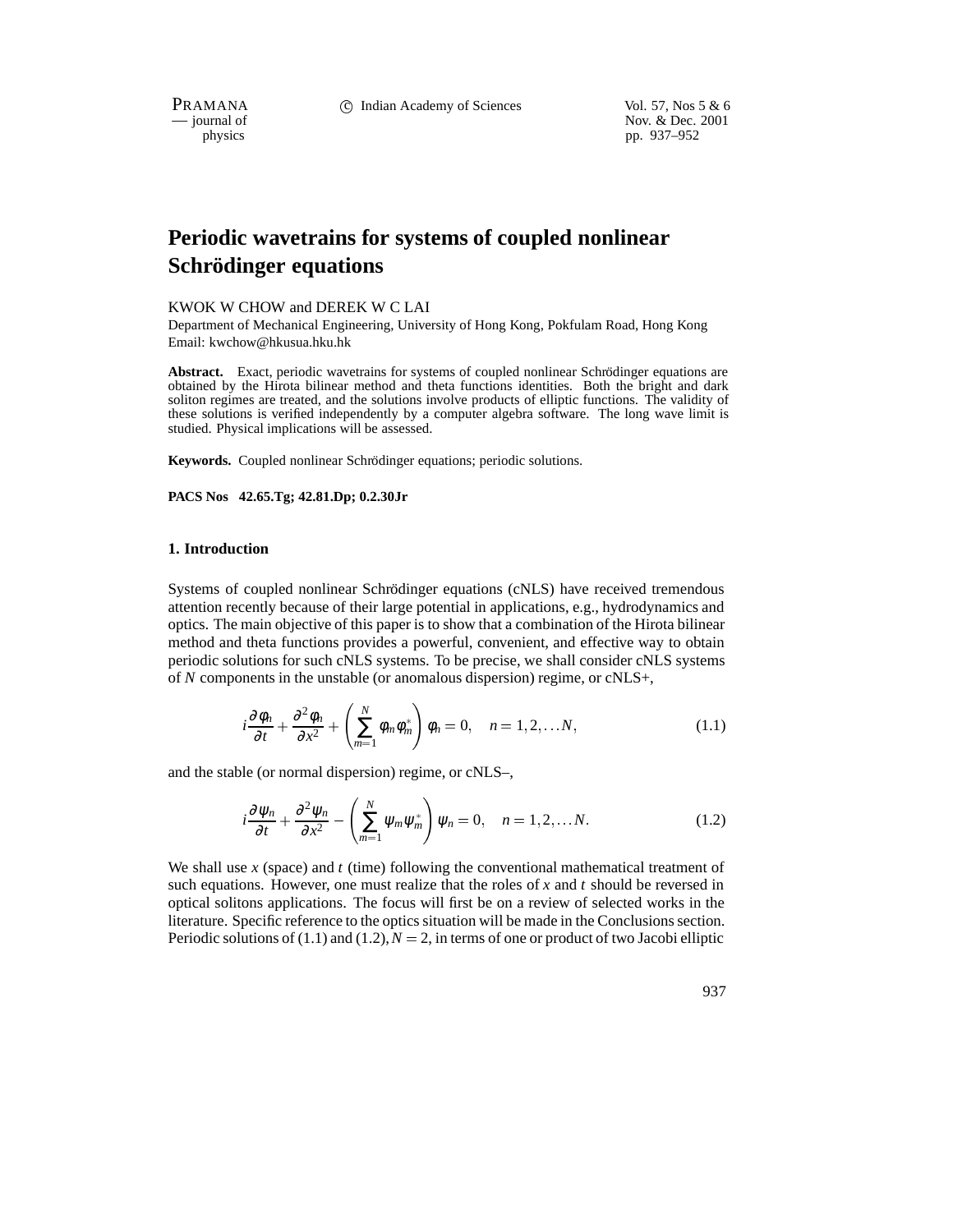functions were obtained earlier [1–4]. The existence of some of these product elliptic functions solutions is especially striking. They arise purely due to the coupling, and would otherwise be absent for the single mode, uncoupled case  $(N = 1)$ .

The objective now is to study (1.1) and (1.2) for a higher degree of freedom (larger*N*). Periodic solutions in terms of product of up to two elliptic functions are given for a system of three cNLS  $(N = 3)$  [5]. Periodic solutions in terms of product of up to three elliptic functions are also derived for the  $N = 3$  case using the classical Legendre polynomials and Lame equation [6].

The mathematical details of this combination of the Hirota method and theta functions will be described briefly ( $\S$ 2). For illustration purposes, a system of four cNLS ( $N = 4$  in (1.1)) will be chosen as an example in this paper. Periodic solutions in terms of product of up to two elliptic functions are readily deduced. There are two degrees of freedom in the choice of the amplitude parameters, and by a suitable choice these new expressions generalize the known solutions in the literature [1–4]. To illustrate the power of the present technique, a periodic solution in terms of product of up to four elliptic functions is derived for a system of four cNLS. In optical applications this corresponds to a more general index of refraction or sum of intensities, and generalizes our earlier result. In addition similar periodic waves for (1.2) are derived. There are now no free parameters and the amplitudes must generally be determined numerically from a set of constraints. A total of three sets of new results are presented  $(\S$ §3–5).

The long wave limit is studied, and the result is a stationary sequence of solitary waves. The validity of all these new solutions is confirmed by direct differentiation and substitution in  $(1.1)$  or  $(1.2)$  with a computer algebra software. Finally, conclusions are drawn  $(\S6)$ .

## **2. Method**

The first step is to seek special solutions of the cNLS systems in bilinear forms. Since the treatment for  $(1.2)$  is similar, we shall just consider system  $(1.1)$ :

$$
\phi_n(x,t) = \frac{g_n(x) \exp(-i\Omega_n t)}{f(x)}, \quad f \quad \text{real}, \tag{2.1}
$$

$$
f[D_x^2 g_n \cdot f + \Omega_n g_n f] + g_n \left[ -D_x^2 f \cdot f + \sum_{m=1}^N g_m g_m^* \right] = 0, \qquad (2.2)
$$

where *D* is the Hirota operator. The crucial difference between the present situation and the case of solitary waves is that the bilinear form (2.2) must now be used as a single equation, and not as two decoupled equations. For simplicity we shall assume  $g_n$  to be real as well.

Secondly we choose

$$
f = (\theta_4(\alpha x))^p \tag{2.3}
$$

where  $p$  is a positive integer (2 or 4 in this paper). The precise forms of the theta functions are found in standard references [7–9] and in the Appendix.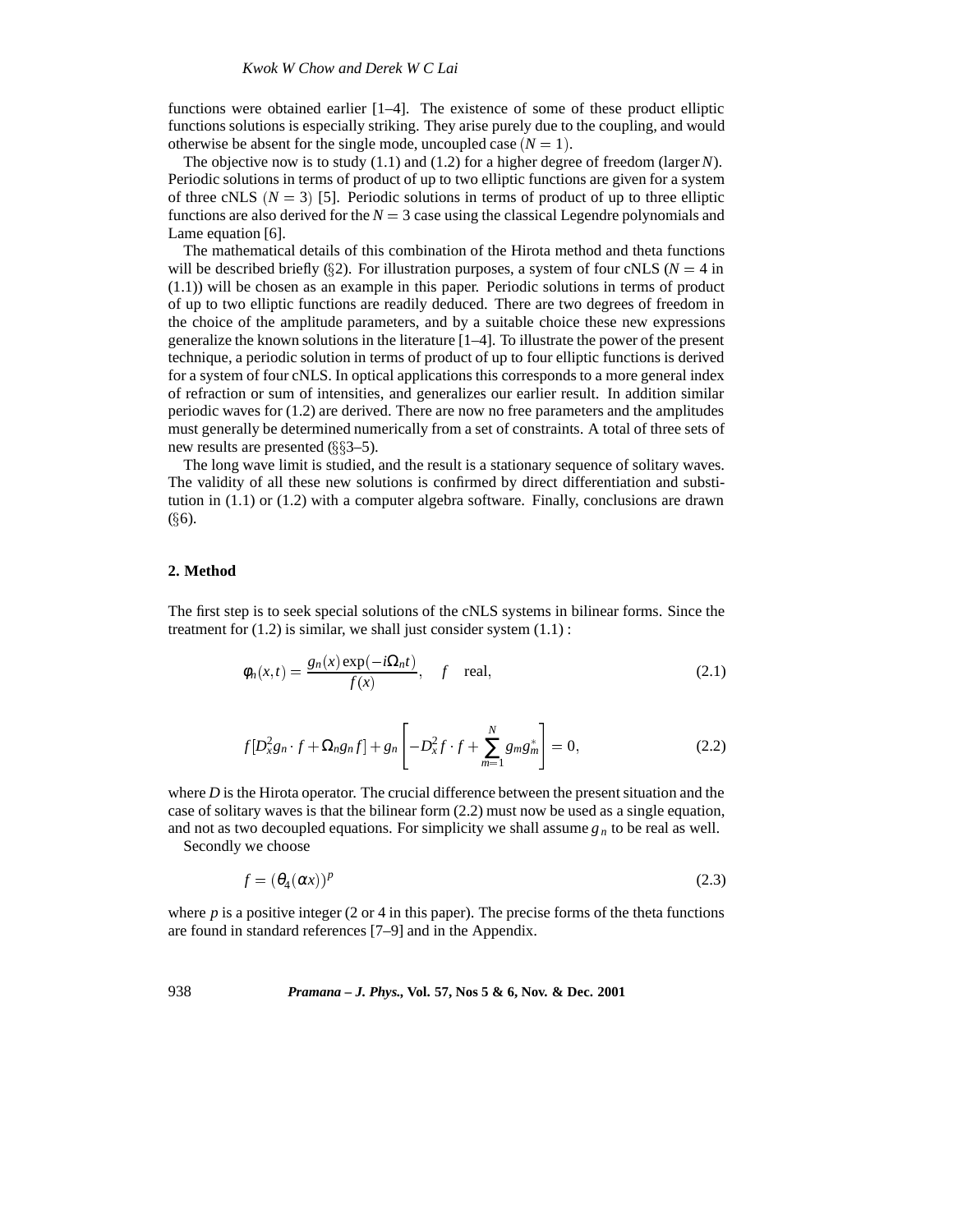Finally  $g_n$  must be chosen such that (2.2) is satisfied. The Hirota derivatives of theta functions are handled by theta identities (the Appendix). The crucial step in deducing the correct form of  $g_n$  is that sufficient powers of  $\theta_3(x)$  must be cancelled in (2.2) for the matching to be performed.

Guided by the forms given earlier in the literature, a generalized solution of (1.1) is

$$
\phi_1 = \frac{A_1 \theta_1(\alpha x) \theta_2(\alpha x) \exp(-i\Omega_1 t)}{\theta_4^2(\alpha x)}, \n\phi_2 = \frac{A_2 \theta_1(\alpha x) \theta_3(\alpha x) \exp(-i\Omega_2 t)}{\theta_4^2(\alpha x)}, \n\phi_3 = \frac{A_3 \theta_2(\alpha x) \theta_3(\alpha x) \exp(-i\Omega_3 t)}{\theta_4^2(\alpha x)}, \n\phi_4 = \frac{A_4 (c \theta_4^2(\alpha x) - \theta_3^2(\alpha x)) \exp(-i\Omega_4 t)}{\theta_4^2(\alpha x)}, \nA_2^2 = \frac{6 \alpha^2 \theta_3^4(0) \theta_4^2(0)}{\theta_2^2(0)} + \frac{A_4^2(2c \theta_3^2(0) - \theta_4^2(0))}{\theta_2^2(0)} - \frac{A_1^2 \theta_3^6(0)}{\theta_2^6(0)}, \nA_3^2 = \frac{6 \alpha^2 \theta_3^2(0) \theta_4^4(0)}{\theta_2^2(0)} + \frac{A_4^2(2c \theta_4^2(0) - \theta_3^2(0))}{\theta_2^2(0)} - \frac{A_1^2 \theta_4^6(0)}{\theta_2^6(0)}.
$$
\n(2.5)

There are two degrees of freedom in the amplitude parameters  $(A_1, A_4)$  arbitrary). The angular frequencies  $\Omega_n$  are given in terms of theta constants and  $A_n$ . *c* satisfies

$$
3c^2 + 1 - 2\left(\frac{\theta_3^2(0)}{\theta_4^2(0)} + \frac{\theta_4^2(0)}{\theta_3^2(0)}\right)c = 0.
$$

Alternatively the solution (2.4) and (2.5) can also be expressed in elliptic functions format (*k* is the modulus of the elliptic functions)

$$
\phi_1 = \frac{A_1 k \sin(rx) \cos(nx) \exp(-i\Omega_1 t)}{(1 - k^2)^{1/4}}, \n\phi_2 = \frac{A_2 \sqrt{k} \sin(rx) \sin(nx) \exp(-i\Omega_2 t)}{(1 - k^2)^{1/4}}, \n\phi_3 = \frac{A_3 \sqrt{k} \cos(rx) \sin(nx) \exp(-i\Omega_3 t)}{(1 - k^2)^{1/2}}, \n\phi_4 = A_4 \left[ c - \frac{(\sin(rx))^2}{(1 - k^2)^{1/2}} \right] \exp(-i\Omega_4 t), \nA_2^2 = \frac{6r^2 (1 - k^2)^{1/2}}{k} - \frac{A_1^2}{k^3} + \frac{A_4^2 (2c - (1 - k^2)^{1/2})}{k}, \nA_3^2 = \frac{6r^2 (1 - k^2)}{k} - \frac{A_1^2 (1 - k^2)^{3/2}}{k^3} + \frac{A_4^2 (2c(1 - k^2)^{1/2} - 1)}{k}.
$$
\n(2.7)

Similarly, solutions involving three elliptic or theta functions can be deduced. However, a system of four cNLS will be considered in this work to illustrate the applicability of the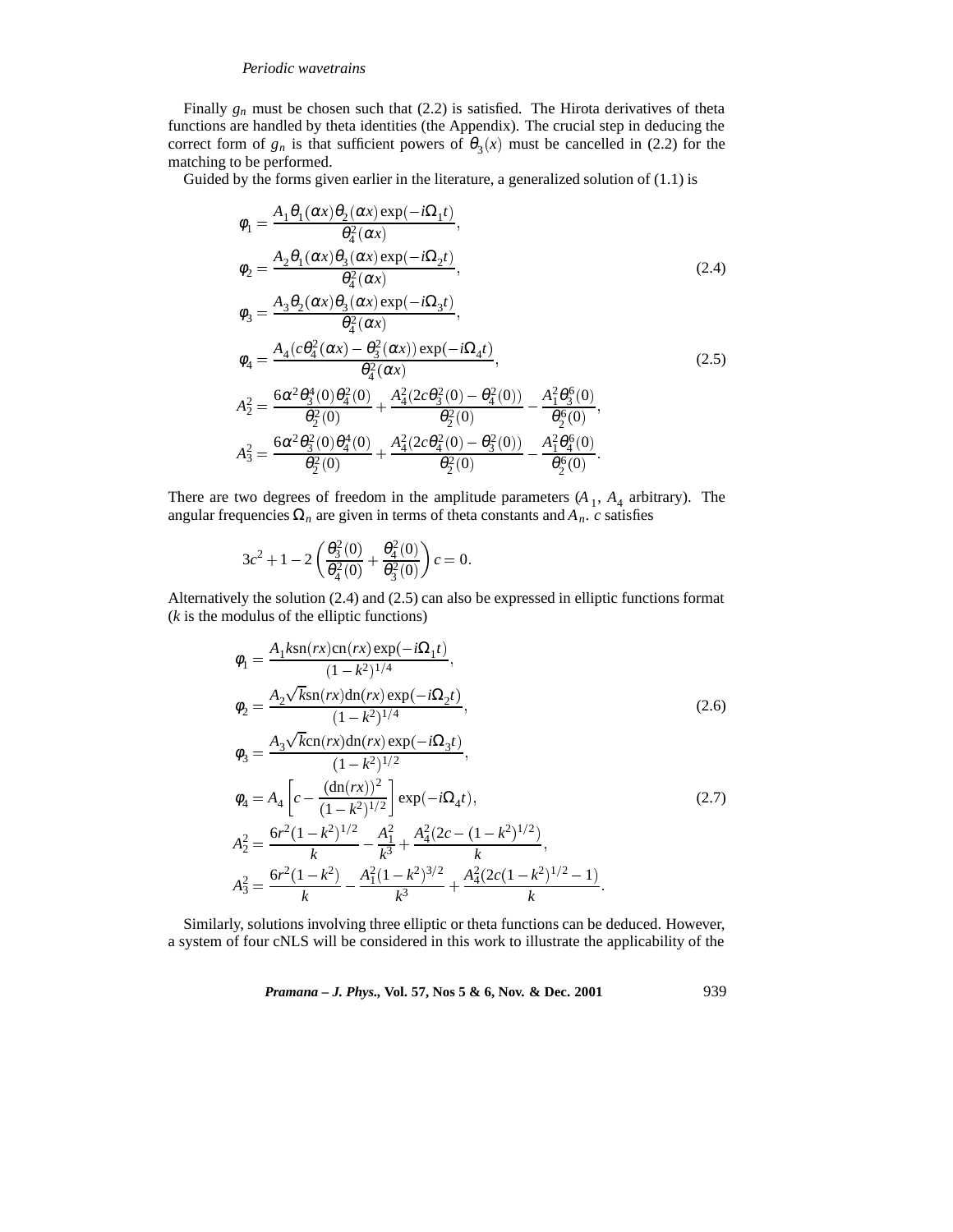present procedure, as most works in the literature treated  $(1.1)$ ,  $(1.2)$  for up to  $N = 3$  only. A little experimentation shows that the arrangements

$$
g_n = A[c\theta_4^2(\alpha x) - \theta_3^2(\alpha x)]\theta_1(\alpha x)\theta_2(\alpha x)\exp(-i\Omega t),
$$
\n(2.8)

$$
g_n = A[c\theta_4^2(\alpha x) - \theta_3^2(\alpha x)]\theta_1(\alpha x)\theta_3(\alpha x) \exp(-i\Omega t), \qquad (2.9)
$$

$$
g_n = A[c\theta_4^2(\alpha x) - \theta_3^2(\alpha x)]\theta_2(\alpha x)\theta_3(\alpha x)\exp(-i\Omega t),
$$
\n(2.10)

are possible candidates for solving (2.2). The combination (2.8), (2.9) is rejected since the highest power of  $\theta_3(\alpha x)$  does not cancel in the  $\Sigma g_m g_m^*$  term of (2.2). Expressions (2.9), (2.10) form an acceptable solution [10]. Four linearly independent solutions are obtained by suitably choosing *A* and *c*. Similar calculations with further details will be presented in  $\S$ §3, 4 and 5. The sum of intensity, which is related to the 'refractive index' [11], is

$$
\sum_{m=1}^{4} \psi_m \psi_m^* = 20r^2 \text{dn}^2(rx). \tag{2.11}
$$

The present work starts by considering the pair  $(2.8)$ ,  $(2.10)$ . The counterpart of  $(2.11)$  is then  $(h_0 = constant)$ 

$$
\sum_{m=1}^{4} \psi_m \psi_m^* = h_0 + 20r^2 \text{dn}^2(rx), \quad h_0 \neq 0,
$$

and this thus generalizes the previous result [10].

In the subsequent sections all the results will be expressed in terms of the more compact elliptic functions notations. We emphasize, however, that all the intermediate calculations are performed entirely by theta functions.

#### **3. Periodic solutions of cNLS+**

A periodic solution of cNLS+,  $(1.1)$ ,  $N = 4$  is  $(k =$  modulus of the elliptic functions)

$$
\phi_1 = A_1 \left[ c_1 - \frac{\mathrm{dn}^2(rx)}{(1 - k^2)^{1/2}} \right] \frac{k \mathrm{sn}(rx) \mathrm{cn}(rx) \exp(-i\Omega_1 t)}{(1 - k^2)^{1/4}},\tag{3.1}
$$

$$
\phi_2 = A_2 \left[ c_2 - \frac{\mathrm{dn}^2(rx)}{(1 - k^2)^{1/2}} \right] \frac{k \mathrm{sn}(rx) \mathrm{cn}(rx) \exp(-i\Omega_2 t)}{(1 - k^2)^{1/4}},\tag{3.2}
$$

$$
\phi_3 = A_3 \left[ c_3 - \frac{\mathrm{dn}^2(rx)}{(1 - k^2)^{1/2}} \right] \frac{\sqrt{k} \mathrm{cn}(rx) \mathrm{dn}(rx) \exp(-i\Omega_3 t)}{(1 - k^2)^{1/2}}, \tag{3.3}
$$

$$
\phi_4 = A_4 \left[ c_4 - \frac{\text{dn}^2(rx)}{(1 - k^2)^{1/2}} \right] \frac{\sqrt{k} \text{cn}(rx) \text{dn}(rx) \exp(-i\Omega_4 t)}{(1 - k^2)^{1/2}},\tag{3.4}
$$

 $A_1$ ,  $A_2$ ,  $A_3$ ,  $A_4$  satisfy

$$
-\sqrt{1-k^2}A_1^2 - \sqrt{1-k^2}A_2^2 + kA_3^2 + kA_4^2 = 0,
$$
  
 
$$
-\left(2c_1\sqrt{1-k^2} + 2 - k^2\right)A_1^2 - \left(2c_2\sqrt{1-k^2} + 2 - k^2\right)A_2^2
$$
 (3.5)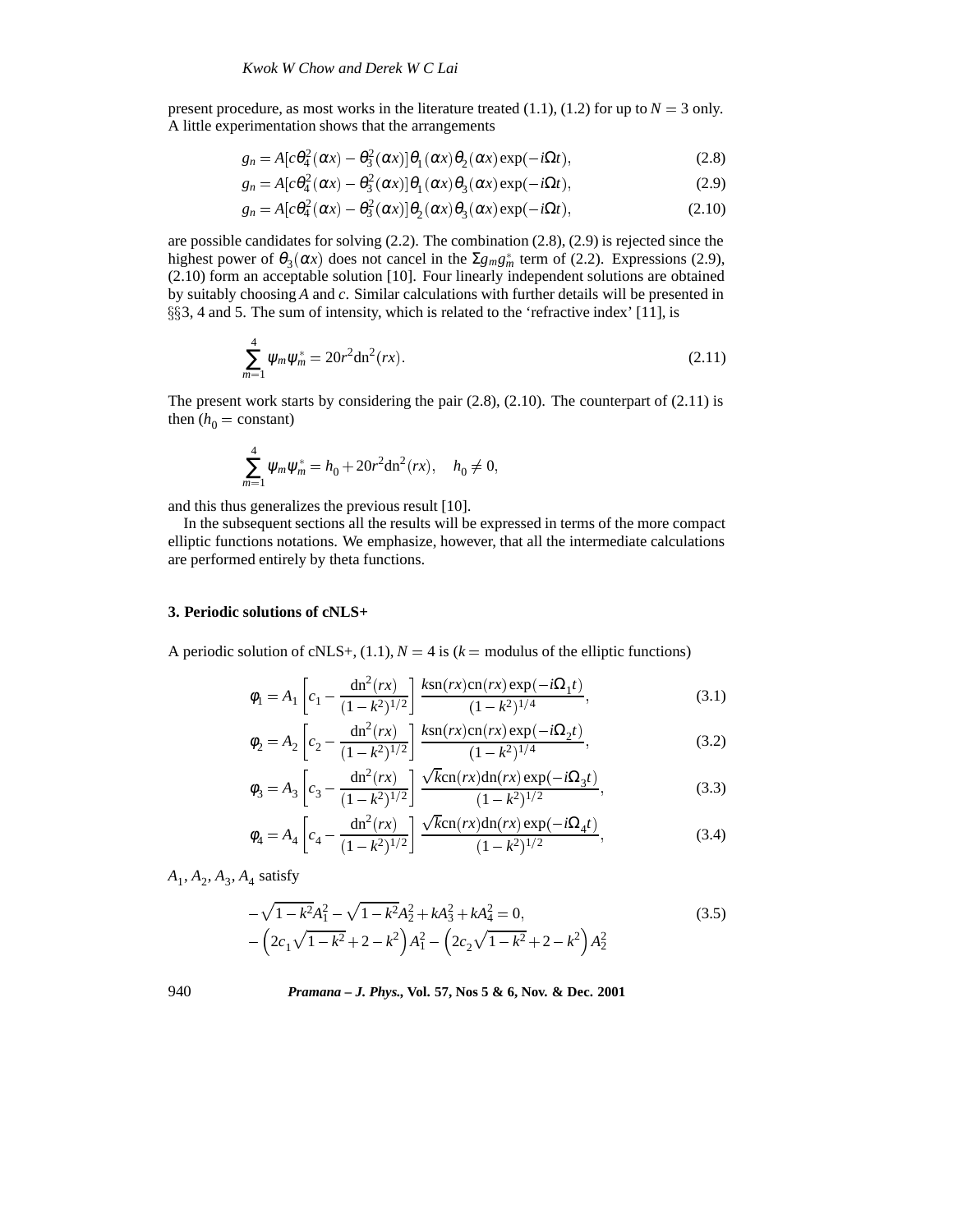$$
+k\left(2c_3 + \sqrt{1-k^2}\right)A_3^2 + k\left(2c_4 + \sqrt{1-k^2}\right)A_4^2 = 0,
$$
\n
$$
-\left[2c_1(2-k^2) + (c_1^2+1)\sqrt{1-k^2}\right]A_1^2
$$
\n
$$
-\left[2c_2(2-k^2) + (c_2^2+1)\sqrt{1-k^2}\right]A_2^2
$$
\n
$$
+kc_3\left(c_3+2\sqrt{1-k^2}\right)A_3^2 + kc_4\left(c_4+2\sqrt{1-k^2}\right)A_4^2 = 0,
$$
\n
$$
c_1\left[2\sqrt{1-k^2} + c_1(2-k^2)\right]A_1^2 + c_2\left[2\sqrt{1-k^2} + c_2(2-k^2)\right]A_2^2
$$
\n(3.7)

$$
-c_3^2 k \sqrt{1 - k^2} A_3^2 - c_4^2 k \sqrt{1 - k^2} A_4^2 = 20r^2 k^2 \sqrt{1 - k^2}.
$$
 (3.8)

 $c_1, c_2$  are roots of

$$
7z^2 - \left(\frac{4}{\sqrt{1-k^2}} + 4\sqrt{1-k^2}\right)z + 1 = 0,\tag{3.9}
$$

while  $c_3$ ,  $c_4$  are roots of

$$
7z^{2} - \left(\frac{6}{\sqrt{1-k^{2}}} + 4\sqrt{1-k^{2}}\right)z + 3 = 0.
$$
 (3.10)

The angular frequencies Ω*<sup>n</sup>* are

$$
\Omega_n = h_0 + 14r^2 \sqrt{1 - k^2} c_n - 9r^2 (2 - k^2), \quad n = 1, 2
$$
  
\n
$$
\Omega_n = h_0 + 14r^2 \sqrt{1 - k^2} c_n - r^2 (25 - 9k^2), \quad n = 3, 4
$$

where

$$
h_0 = -\frac{\sqrt{1 - k^2} (c_1^2 A_1^2 + c_2^2 A_2^2)}{k^2}.
$$
\n(3.11)

The sum of intensities, which is related to the refractive index, is  $(h_0 \text{ given by } (3.11))$ 

$$
\sum_{m=1}^{4} \phi_m \phi_m^* = h_0 + 20r^2 \text{dn}^2(rx). \tag{3.12}
$$

We also verified by direct differentiation with the computer algebra software MATHE-MATICA that  $(3.1)$ – $(3.4)$  satisfy  $(1.1)$ .

The long wave limit  $(k \rightarrow 1)$  of (3.1)–(3.4) can be studied by suitably redefining the variables  $c_n$ , and  $A_n$ . Omitting the intermediate algebraic calculations the end result is

$$
\phi_1 = \frac{3\sqrt{35}r \text{sech}^3(rx) \tanh(rx) \exp(9ir^2t)}{2},\tag{3.13}
$$

$$
\phi_2 = \frac{7\sqrt{5}\text{rsech}(rx)\tanh(rx)}{2}\left(\frac{4}{7} - \text{sech}^2(rx)\right)\exp(ir^2t),\tag{3.14}
$$

$$
\phi_3 = \frac{\sqrt{70}r \text{sech}^4(rx) \exp(16ir^2t)}{2},\tag{3.15}
$$

$$
\phi_4 = \frac{7\sqrt{10}r \text{sech}^2(rx)}{2} \left(\frac{6}{7} - \text{sech}^2(rx)\right) \exp(4ir^2t). \tag{3.16}
$$

Physically (3.11)–(3.14) correspond to a pattern of stationary (or steadily propagating) solitons.

*Pramana – J. Phys.,* **Vol. 57, Nos 5 & 6, Nov. & Dec. 2001** 941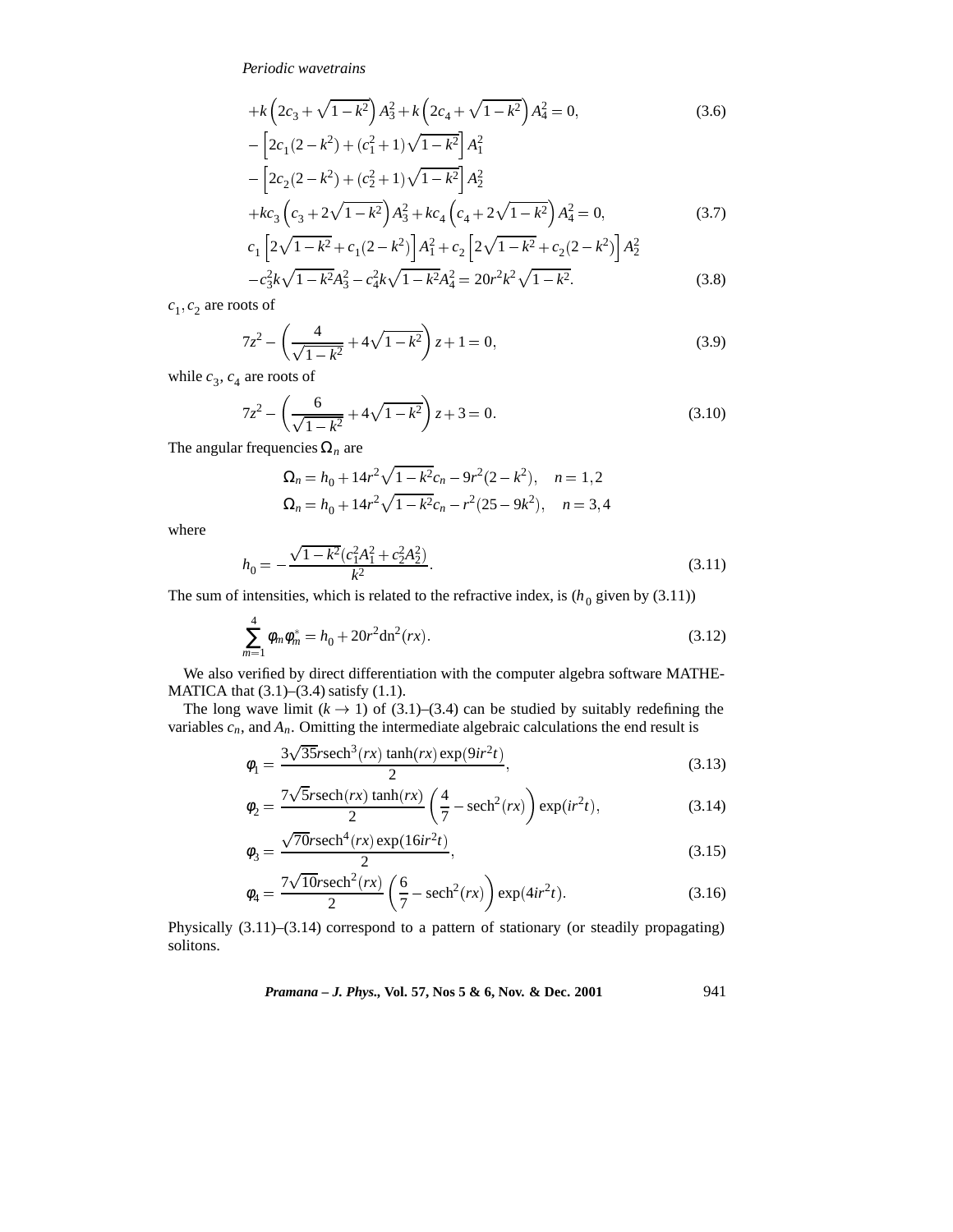# **4. Periodic solution of cNLS–**

By examining (2.5) and (2.8)–(2.10) one way for constructing new solutions is to consider polynomials of even powers in  $\theta_3(x)$  and  $\theta_4(x)$ , or dn(x). Working along this line of reasoning produces a new solution for cNLS-, or  $(1.2)$ , in the following forms  $(k =$  modulus of the elliptic functions):

$$
\Psi_1 = A_1 \left[ c_1 - \frac{\delta_1 \mathrm{dn}^2(rx)}{(1 - k^2)^{1/2}} - \frac{\mathrm{dn}^4(rx)}{1 - k^2} \right] \exp(-i\Omega_1 t),\tag{4.1}
$$

$$
\Psi_2 = A_2 \left[ c_2 - \frac{\delta_2 \mathrm{dn}^2(rx)}{(1 - k^2)^{1/2}} - \frac{\mathrm{dn}^4(rx)}{1 - k^2} \right] \exp(-i\Omega_2 t),\tag{4.2}
$$

$$
\Psi_3 = A_3 \left[ c_3 - \frac{\mathrm{dn}^2(rx)}{(1 - k^2)^{1/2}} \right] \frac{\sqrt{k} \mathrm{sn}(rx) \mathrm{dn}(rx) \exp(-i\Omega_3 t)}{(1 - k^2)^{1/4}}, \tag{4.3}
$$

$$
\Psi_4 = A_4 \left[ c_4 - \frac{\mathrm{dn}^2(rx)}{(1 - k^2)^{1/2}} \right] \frac{\sqrt{k} \mathrm{sn}(rx) \mathrm{dn}(rx) \exp(-i\Omega_4 t)}{(1 - k^2)^{1/4}}.
$$
(4.4)

 $A_1, A_2, A_3, A_4$  satisfy

$$
-A_1^2 - A_2^2 + \frac{\sqrt{1 - k^2}}{k} (A_3^2 + A_4^2) = 0,
$$
\n(4.5)

$$
2\delta_1 A_1^2 + 2\delta_2 A_2^2 + \frac{\left(1 + 2c_3\sqrt{1 - k^2}\right)A_3^2}{k} + \frac{\left(1 + 2c_4\sqrt{1 - k^2}\right)A_4^2}{k} = 0,\tag{4.6}
$$

$$
-(\delta_1^2 - 2c_1)A_1^2 - (\delta_2^2 - 2c_2)A_2^2 + \frac{c_3(2 + c_3\sqrt{1 - k^2})A_3^2}{k} + \frac{c_4(2 + c_4\sqrt{1 - k^2})A_4^2}{k} = 0,
$$
\n(4.7)

$$
-2c_1\delta_1A_1^2 - 2c_2\delta_2A_2^2 + \frac{c_3^2A_3^2}{k} + \frac{c_4^2A_4^2}{k} = -20r^2\sqrt{1-k^2}.
$$
 (4.8)

 $\delta_n$ ,  $n = 1, 2$  are any two roots of

$$
49\delta^3 + \frac{98(2-k^2)\delta^2}{\sqrt{1-k^2}} + \left[52 + \frac{48(2-k^2)^2}{1-k^2}\right]\delta + \frac{48(2-k^2)}{\sqrt{1-k^2}} = 0.
$$
 (4.9)

Numerically three real, negative roots are usually found for eq.  $(4.9)$  for  $0 < k < 1$ .

 $c_n$ ,  $n = 1, 2$  are related to  $\delta_n$  by

$$
c_n = \frac{\delta_n}{7\delta_n + 8\left[\sqrt{1 - k^2} + 1/\sqrt{1 - k^2}\right]}.
$$
\n(4.10)

 $c_3, c_4$  are roots of

$$
7z^{2} - \left(\frac{4}{\sqrt{1-k^{2}}} + 6\sqrt{1-k^{2}}\right)z + 3 = 0.
$$
 (4.11)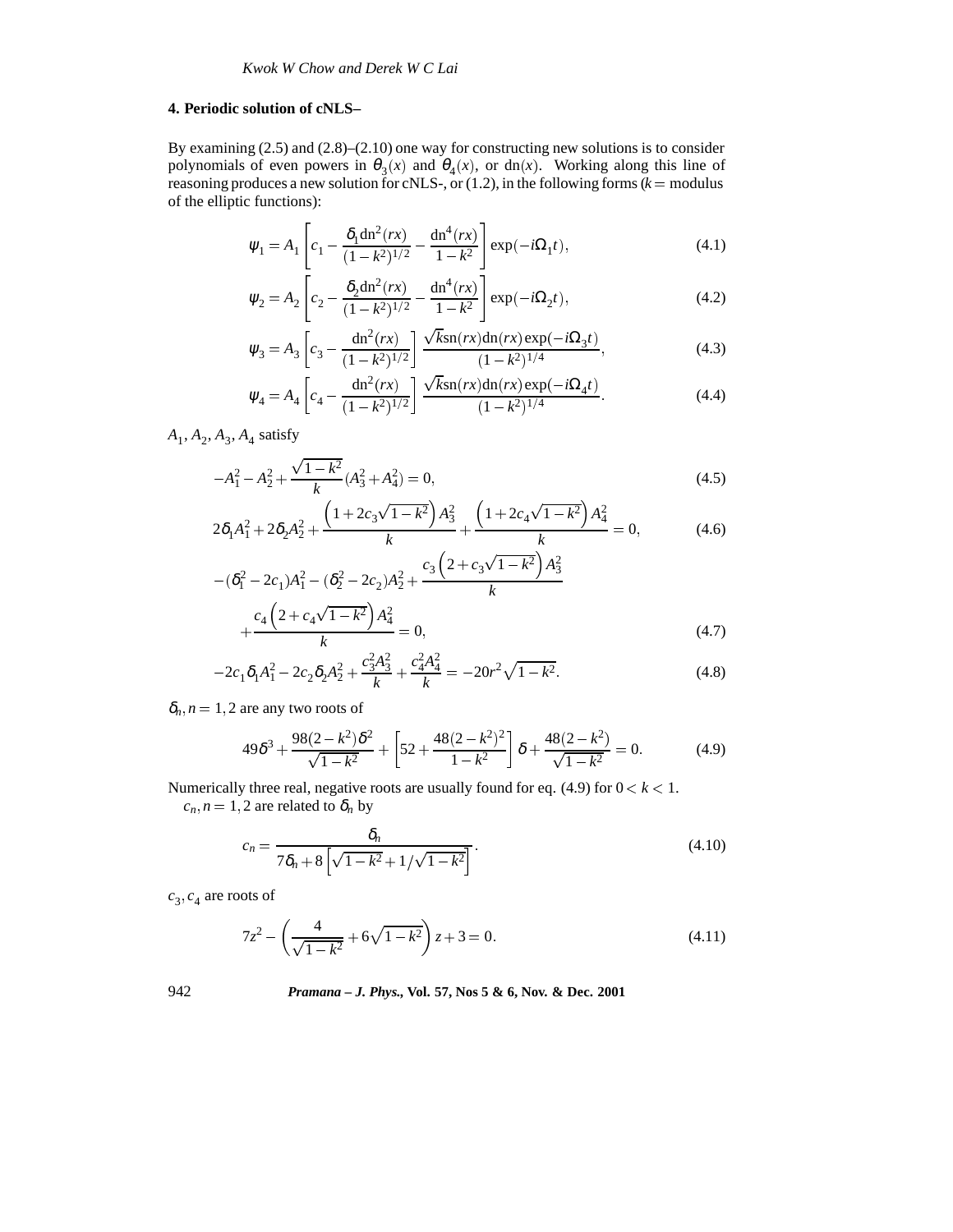The angular frequencies are

$$
\Omega_n = h_0 - 14r^2 \sqrt{1 - k^2} \delta_n - 16r^2 (2 - k^2), \quad n = 1, 2,
$$
  
\n
$$
\Omega_n = h_0 + 14r^2 \sqrt{1 - k^2} c_n - r^2 (25 - 16k^2), \quad n = 3, 4,
$$
  
\n
$$
h_0 = c_1^2 A_1^2 + c_2^2 A_2^2.
$$
\n(4.12)

The sum of intensities is

$$
\sum_{m=1}^{4} \psi_m \psi_m^* = h_0 - 20r^2 \mathrm{dn}^2(rx),
$$

where  $h_0$  is given by (4.12). Computer algebra is used to verify that (4.1)–(4.4) satisfy (1.2).

The long wave limit of (4.1)–(4.4) can be studied by taking the limit  $k \to 1$ .  $V = \delta \sqrt{1 - k^2}$  satisfies

$$
49V^3 + 98V^2 + 48V = 0
$$

to leading order as  $k \to 1$ . The root  $V = -8/7$  must be among one of the two roots for  $\delta_n$  in (4.1), (4.2), as this choice will render  $c_n \to \infty$ , or  $[c_n(1-k^2)]$  finite in the long wave limit of (4.10). Algebraic manipulations now lead to the desired result:

$$
\Psi_1 = \frac{35\sqrt{2}r}{2} \left[ -\frac{8}{35} + \frac{8\text{sech}^2(rx)}{7} - \text{sech}^4(rx) \right] \exp(-32ir^2t),\tag{4.13}
$$

$$
\Psi_2 = \frac{7\sqrt{30}\text{rsech}^2(rx)}{2} \left[\frac{6}{7} - \text{sech}^2(rx)\right] \exp(-28ir^2t),\tag{4.14}
$$

$$
\psi_3 = \frac{7\sqrt{5}r \text{sech}^3(rx) \tanh(rx) \exp(-23ir^2t)}{2},\tag{4.15}
$$

$$
\Psi_4 = \frac{35\sqrt{3}r \text{sech}(rx) \tanh(rx)}{2} \left[ \frac{4}{7} - \text{sech}^2(rx) \right] \exp(-31ir^2t). \tag{4.16}
$$

Physically (4.13) corresponds to a sequence of dark solitons, while (4.14)–(4.16) represent three bright solitons. Hence, the cross phase modulation terms  $\psi_m \psi_m^* \psi_n, m \neq n$ , of (1.2) are important, as the three localized bright solitons probably cannot exist in this dark soliton regime.

## **5. Another solution for cNLS–**

The results of the previous section correspond to the choice of (2.9) in conjunction with a polynomial of degree four in (4.1), (4.2). It is possible to arrive at another solution by combining  $(2.8)$  and the polynomial of degree four  $(k =$  modulus of the elliptic functions):

$$
\Psi_1 = A_1 \left[ c_1 - \frac{\delta_1 \text{dn}^2(rx)}{(1 - k^2)^{1/2}} - \frac{\text{dn}^4(rx)}{1 - k^2} \right] \exp(-i\Omega_1 t),\tag{5.1}
$$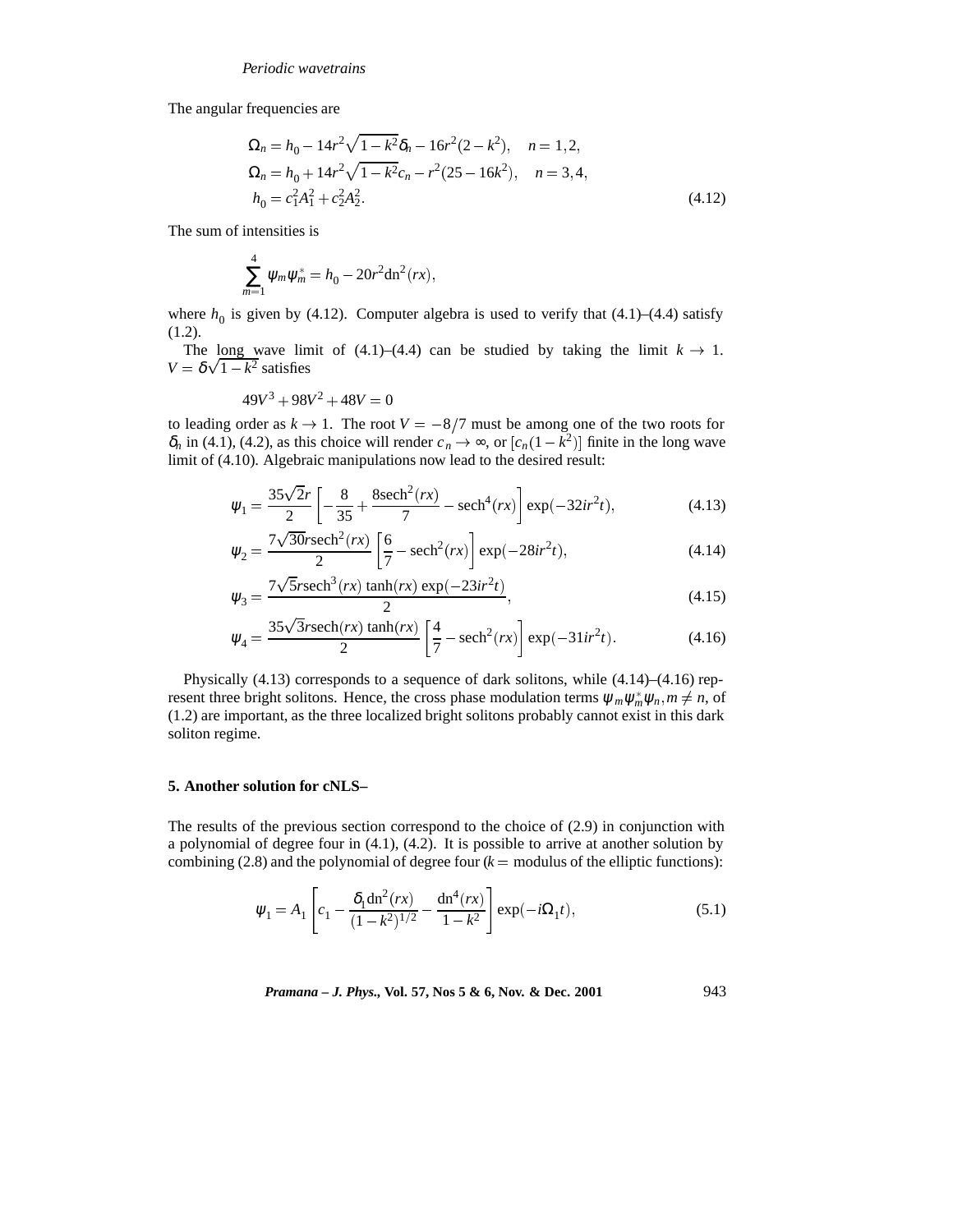*Kwok W Chow and Derek W C Lai*

$$
\Psi_2 = A_2 \left[ c_2 - \frac{\delta_2 \text{dn}^2 (r x)}{(1 - k^2)^{1/2}} - \frac{\text{dn}^4 (r x)}{1 - k^2} \right] \exp(-i\Omega_2 t),\tag{5.2}
$$

$$
\Psi_3 = A_3 \left[ c_3 - \frac{\mathrm{dn}^2(rx)}{(1 - k^2)^{1/2}} \right] \frac{k \mathrm{sn}(rx) \mathrm{cn}(rx) \exp(-i\Omega_3 t)}{(1 - k^2)^{1/4}},\tag{5.3}
$$

$$
\Psi_4 = A_4 \left[ c_4 - \frac{\mathrm{dn}^2(rx)}{(1 - k^2)^{1/2}} \right] \frac{k \mathrm{sn}(rx) \mathrm{cn}(rx) \exp(-i\Omega_4 t)}{(1 - k^2)^{1/4}}.
$$
\n(5.4)

The equations governing the amplitudes are

$$
A_1^2 + A_2^2 - \frac{\sqrt{1 - k^2} A_3^2}{k^2} - \frac{\sqrt{1 - k^2} A_4^2}{k^2} = 0,
$$
\n(5.5)

$$
2\delta_1 A_1^2 + 2\delta_2 A_2^2 + \frac{\left(2 - k^2 + 2c_3\sqrt{1 - k^2}\right)A_3^2}{k^2} + \frac{\left(2 - k^2 + 2c_4\sqrt{1 - k^2}\right)A_4^2}{k^2} = 0,
$$
\n(5.6)

$$
(\delta_1^2 - 2c_1)A_1^2 + (\delta_2^2 - 2c_2)A_2^2 - \frac{\left[2c_3(2 - k^2) + (c_3^2 + 1)\sqrt{1 - k^2}\right]A_3^2}{k^2} - \frac{\left[2c_4(2 - k^2) + (c_4^2 + 1)\sqrt{1 - k^2}\right]A_4^2}{k^2} = 0,
$$
\n(5.7)

$$
-2\delta_1 c_1 A_1^2 - 2\delta_2 c_2 A_2^2 + \frac{c_3 \left[c_3(2-k^2) + 2\sqrt{1-k^2}\right] A_3^2}{k^2} + \frac{c_4 \left[c_4(2-k^2) + 2\sqrt{1-k^2}\right] A_4^2}{k^2} = -20r^2 \sqrt{1-k^2},
$$
\n(5.8)

where  $c_n$ ,  $\delta_n$ ,  $n = 1, 2$ , are still given by (4.9), (4.10).  $c_n$ ,  $n = 3, 4$  are roots of (3.9). The angular frequencies  $\Omega_n$  follow the same pattern as before, but now with a different  $h_0$ :

$$
\Omega_n = h_0 - 14r^2 \sqrt{1 - k^2} \delta_n - 16r^2 (2 - k^2), \quad n = 1, 2,
$$
  
\n
$$
\Omega_n = h_0 + 14r^2 \sqrt{1 - k^2} c_n - 9r^2 (2 - k^2), \quad n = 3, 4,
$$
  
\n
$$
h_0 = c_1^2 A_1^2 + c_2^2 A_2^2 - \frac{c_3^2 \sqrt{1 - k^2} A_3^2}{k^2} - \frac{c_4^2 \sqrt{1 - k^2} A_4^2}{k^2}
$$
\n(5.9)

The sum of intensities is still given in the form of

$$
\sum_{m=1}^{4} \psi_m \psi_m^* = h_0 - 20r^2 \text{dn}^2(rx),\tag{5.10}
$$

but now  $h_0$  is given by (5.9). Computer algebra is used to verify that (5.1)–(5.4) satisfy (1.2). Figures 1–4 show the intensity of each component,  $\psi_n$ , (5.1)–(5.4). They are clearly linearly independent. The long wave limit can also be investigated, but the resulting solution is again (4.13)–(4.16). This is not surprising as both cn(*rx*) and dn(*rx*) tend to sech(*rx*) as  $k \rightarrow 1$ . The long wave limits, (4.13)–(4.16), are illustrated in figures 5–8.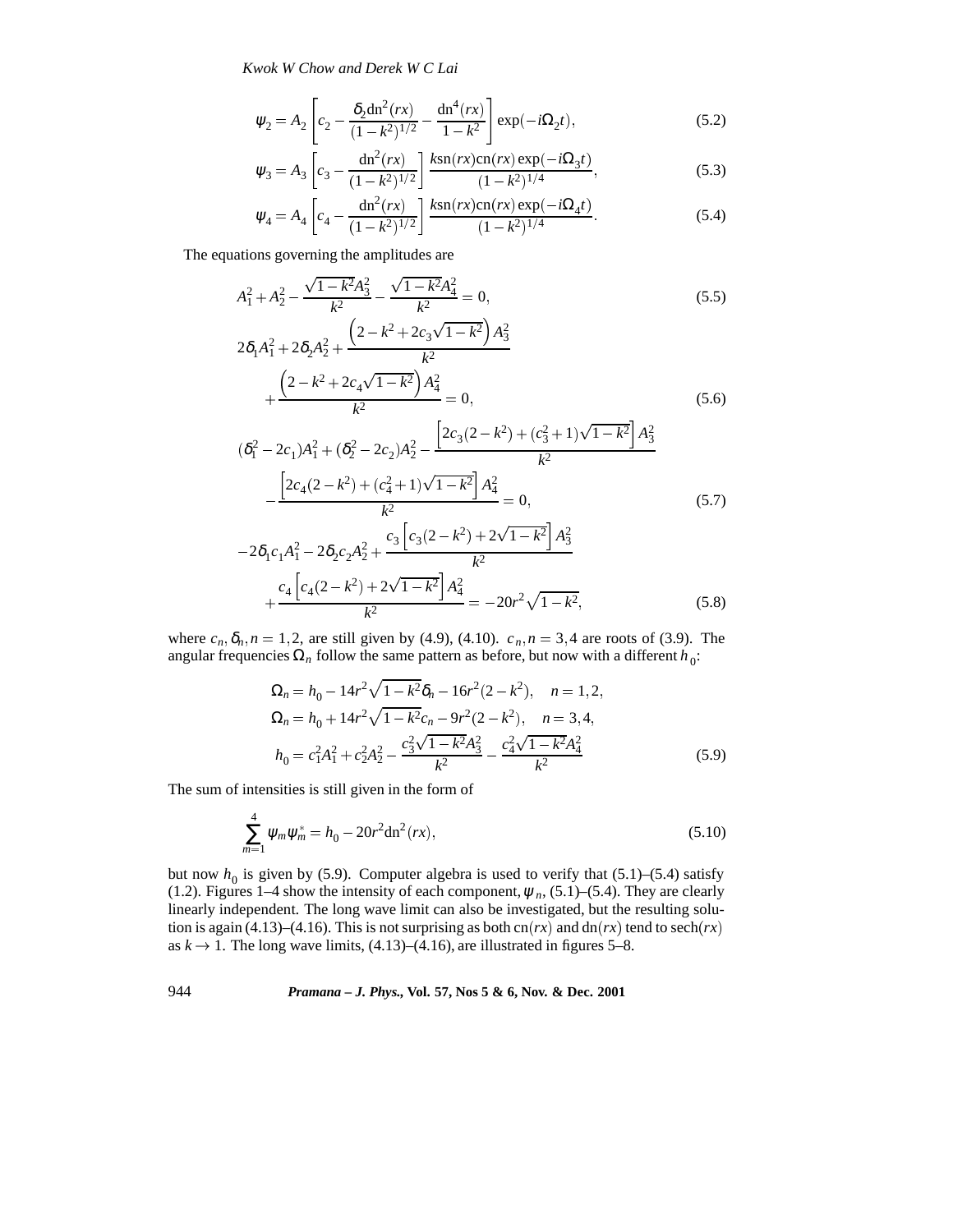

**Figure 1.** Plot of the intensity  $|\psi_1|^2$  versus *x*, eq. (5.1),  $r = 1$ ,  $k = 0.85$ ,  $\delta_1 = -2.506$ ,  $c_1 = -1.351$ .



**Figure 2.** Plot of the intensity  $|\psi_2|^2$  versus *x*, eq. (5.2),  $r = 1$ ,  $k = 0.85$ ,  $\delta_2 = -1.824$ ,  $c_2 = -0.275$ .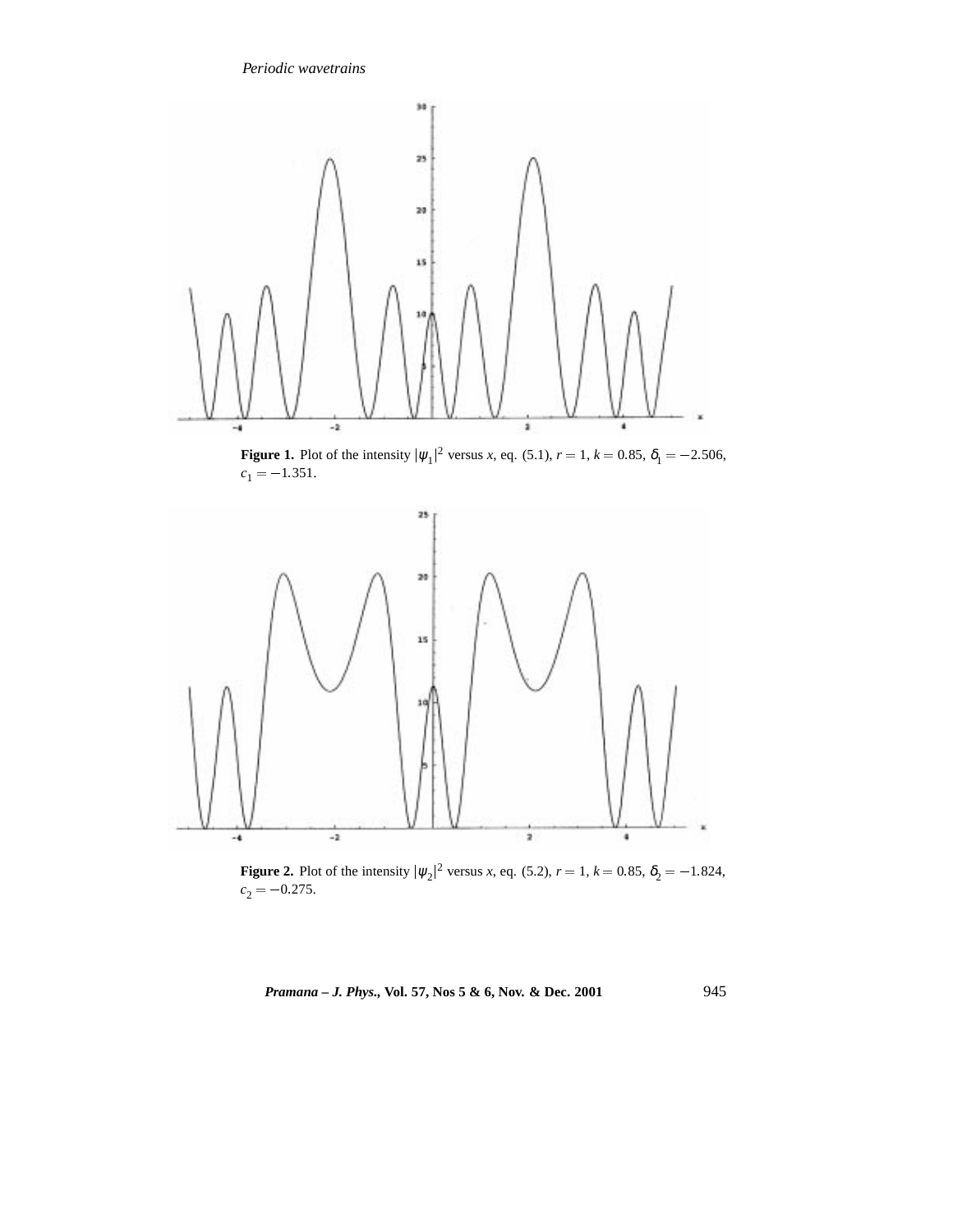

**Figure 3.** Plot of the intensity  $|\psi_3|^2$  versus *x*, eq. (5.3),  $r = 1$ ,  $k = 0.85$ ,  $c_3 = 0.366$ .



**Figure 4.** Plot of the intensity  $|\psi_4|^2$  versus *x*, eq. (5.4),  $r = 1$ ,  $k = 0.85$ ,  $c_4 = 1.170$ .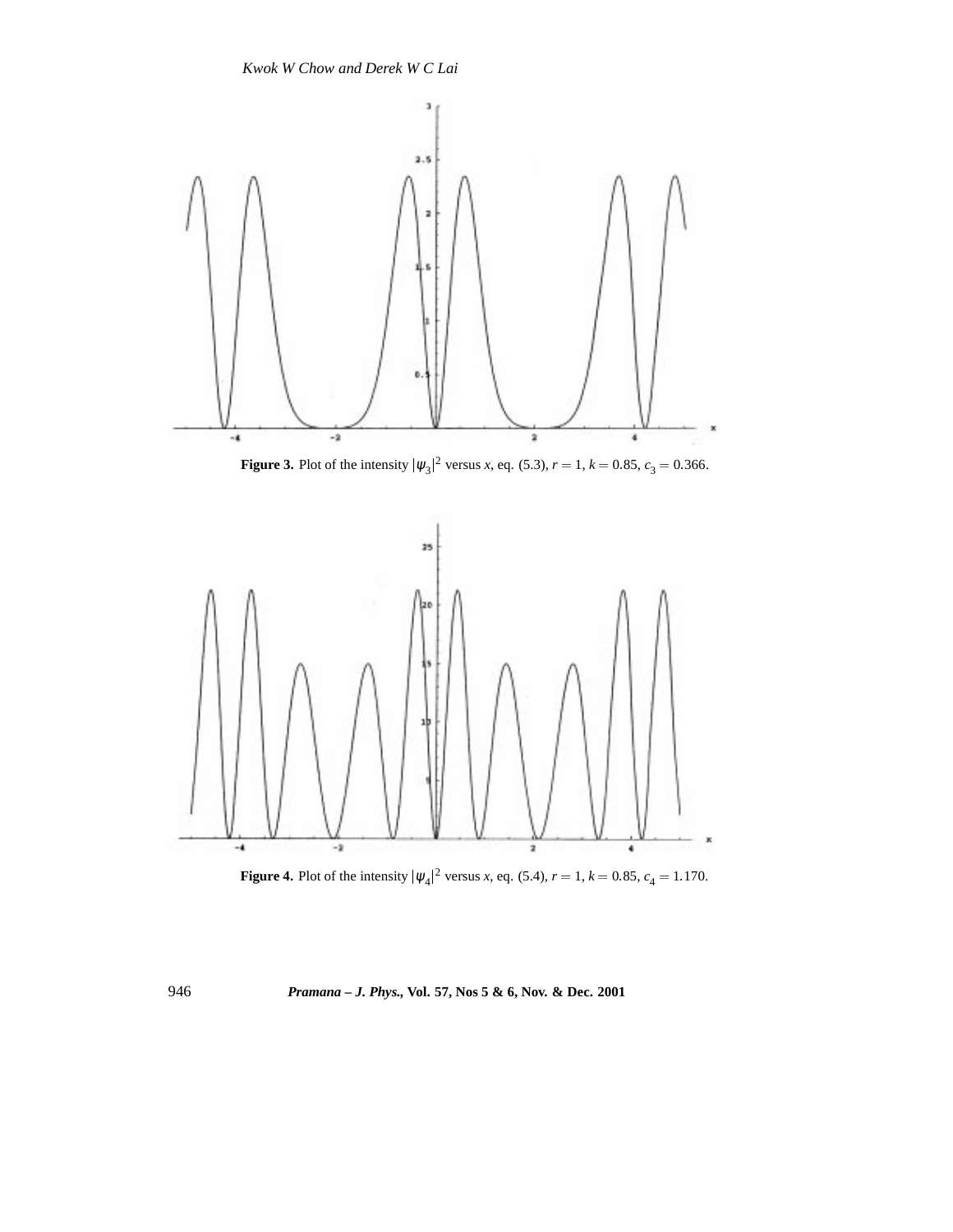

**Figure 5.** Plot of the intensity  $|\psi_1|^2$  in the long wave limit versus *x*, eq. (4.13),  $r = 1$ .



**Figure 6.** Plot of the intensity  $|\psi_2|^2$  in the long wave limit versus *x*, eq. (4.14),  $r = 1$ .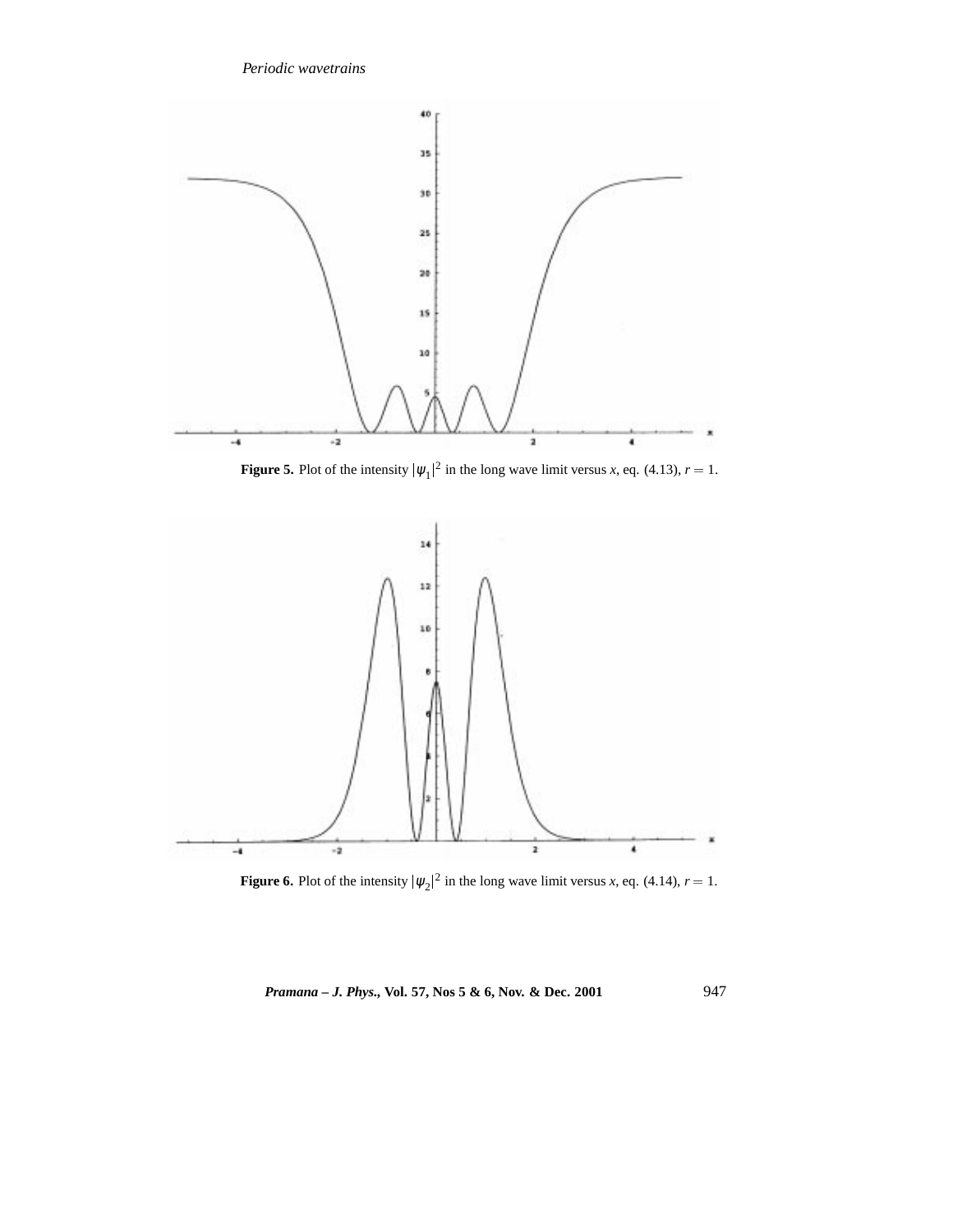

**Figure 7.** Plot of the intensity  $|\psi_3|^2$  in the long wave limit versus *x*, eq. (4.15),  $r = 1$ .



**Figure 8.** Plot of the intensity  $|\psi_4|^2$  in the long wave limit versus *x*, eq. (4.16),  $r = 1$ .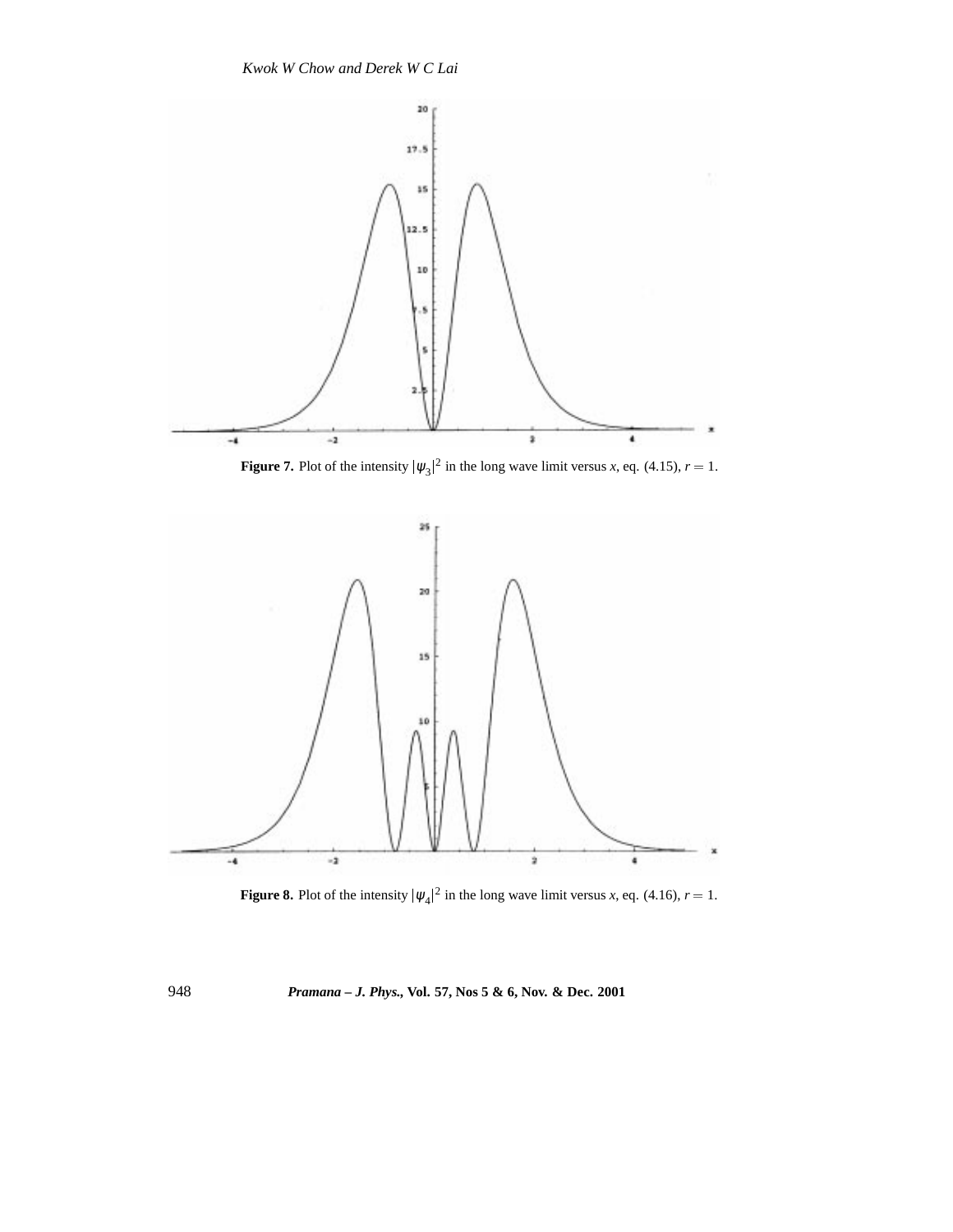## **6. Conclusions**

A class of periodic solutions for coupled systems of nonlinear Schrödinger equations is derived by a combination of the Hirota bilinear method and theta functions identities. In this section we now focus on the potential physical applications of the new solutions developed here, especially in optics.

The propagation of optical solitons along fibers has played an important role in the recent development of long distance communications. Ever since the first theoretical prediction and experimental observation, research in optical solitons has attracted tremendous attention. The physical origin of these solitary waves is that the nonlinear effects of self phase modulation will balance the group velocity dispersion. This leads to the single mode case  $(N = 1$  in  $(1.1, 1.2)$ ). In birefringent fibers the components of polarization in the picosecond regime will typically satisfy a system of coupled nonlinear Schrödinger equations. The  $N = 2$  case of (1.1, 1.2), or the Manakov system, constitutes the governing equations for the special cases of random or elliptically birefringent fibers [12].

To increase the information carrying capacity, it will be desirable and perhaps necessary to handle more channels and to transmit ultrashort soliton pulses at a high bit rate. Third order dispersion, self-steepening, and Raman effects are then known to play a critical role [13]. Wavelength division multiplexing will provide a possible solution to this problem. Higher order cNLS systems are then derived [13]. For transmission of three, four or in general *N* fields, (1.1) and (1.2) will provide the leading order approximation for such coupled, higher cNLS systems. One of the immediate future goals of the present work is to attempt to generalize the class of solutions found here to such coupled, higher order cNLS [14]. In fact in a related development the concept of 'multi-soliton complex' (MSC) has been developed recently [15]. MSC is a localized state which is a nonlinear superposition of fundamental solitons. Besides beams and pulses in optics, MSC often arises in many other physical disciplines, e.g., solid state physics. MSC can be governed by a system of cNLS. Results of this paper as periodic wavetrains of cNLS are thus relevant, and solitons are just the long wave limits of the present work.

Another important and recent discovery where the present work is applicable is the observation of incoherent spatial solitons in noninstantaneous nonlinear media like biased photorefractive crystals [11]. Theoretical approaches developed include the coherent density method and the self-consistent multimode method. In the latter approach, multimode soliton solutions with a total intensity equal to the superposition of all the modes propagating along the nonlinear waveguide are sought. Analytical simplifications are possible for such spatial solitons in noninstantaneous Kerr-like media with a special intensity profile. More precisely, when this intensity profile is the square of the hyperbolic secant exact solutions are obtained.

The achievement of the present paper with reference to this application is that exact, periodic solutions are also obtained when this total intensity is described by the square of a Jacobi elliptic function. The hyperbolic secant square is then just the long wave limit of the present result. Some physical assumptions regarding the formulation must also be made [11]. The refractive index of this Kerr-like material should vary linearly with the total optical intensity. Furthermore, the nonlinearity should respond much slower than the phase fluctuation time across the beam.

Finally, we should remark that the stability of these new periodic waves is still an open question. Stability of plane continuous waves, i.e., waves with constant intensity, has been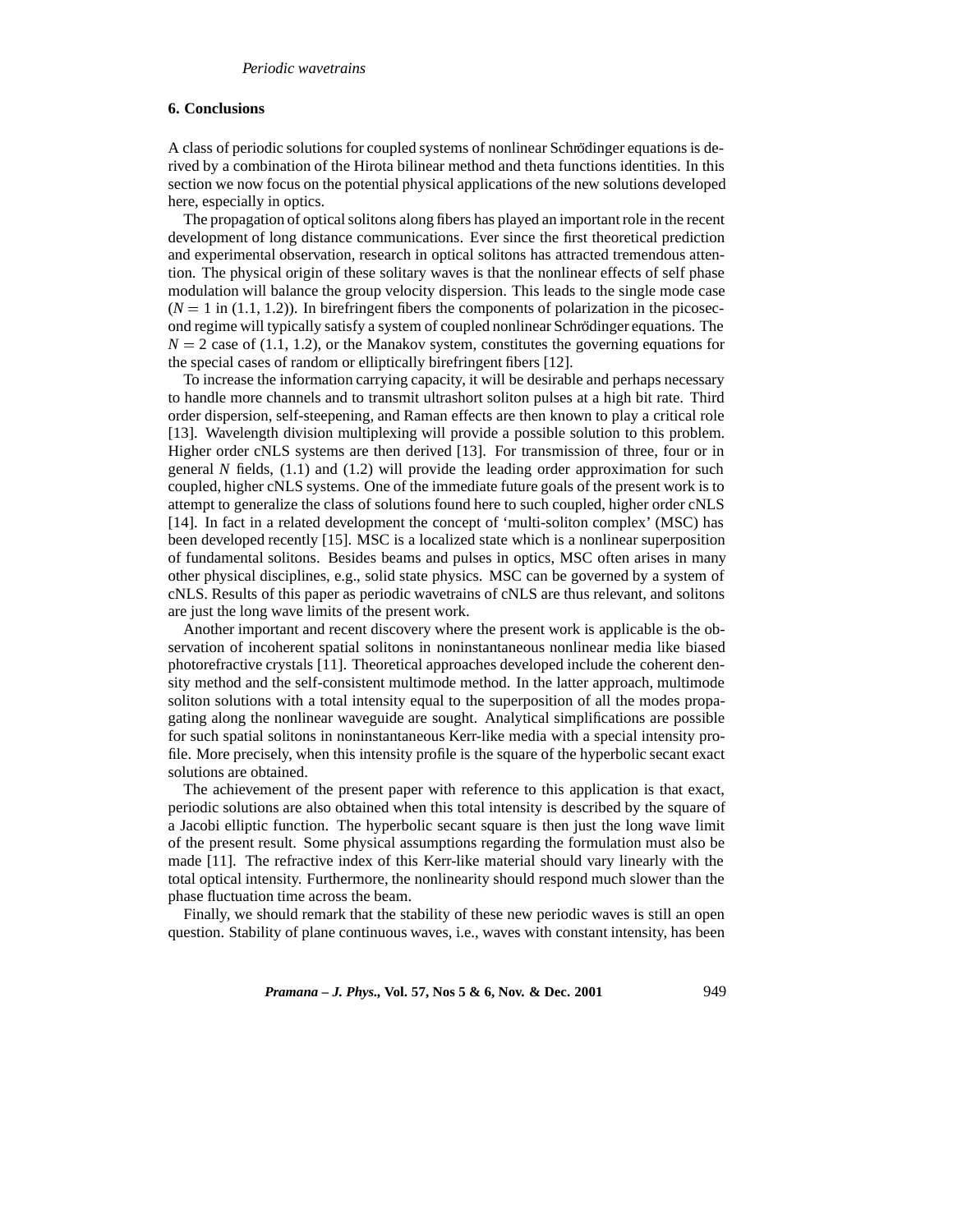studied recently [16]. However, the present class of waves has non-constant amplitude, and their stability must also be studied by another set of full scale numerical simulations.

#### **Appendix**

The theta functions  $\theta_n(x)$  [7, 8],  $n = 1, 2, 3, 4$  and the parameters *q* (the nome),  $\tau$  (pure imaginary) are defined by

$$
\theta_1(x) = \sum_{n=0}^{\infty} (-1)^n q^{(n+1/2)^2} \sin((2n+1)x)
$$
  
= 
$$
-\sum_{m=-\infty}^{\infty} \exp\left(\pi i \tau \left(m + \frac{1}{2}\right)^2 + 2i \left(m + \frac{1}{2}\right) \left(x + \frac{\pi}{2}\right)\right),
$$
 (A1)

$$
\theta_2(x) = 2 \sum_{n=0}^{\infty} q^{(n+1/2)^2} \cos(2n+1)x
$$
  
= 
$$
\sum_{m=-\infty}^{\infty} \exp\left(\pi i \tau \left(m + \frac{1}{2}\right)^2 + 2i \left(m + \frac{1}{2}\right)x\right),
$$
 (A2)

$$
\theta_3(x) = 1 + 2 \sum_{n=1}^{\infty} q^{n^2} \cos 2nx = \sum_{m=-\infty}^{\infty} \exp(\pi i \tau m^2 + 2imx),
$$
 (A3)

$$
\theta_4(x) = 1 + 2 \sum_{n=1}^{\infty} (-1)^n q^{n^2} \cos 2nx
$$
  
= 
$$
\sum_{m=-\infty}^{\infty} \exp\left(\pi i \tau m^2 + 2im\left(x + \frac{\pi}{2}\right)\right),
$$
  

$$
0 < q < 1, \quad q = \exp(\pi i \tau) = \exp\left(-\frac{\pi K'}{K}\right).
$$
 (A4)

 $K$  and  $K'$  are the complete elliptic integrals. Relationships between the theta and elliptic functions are

$$
\mathrm{sn}(u) = \frac{\theta_3(0)\theta_1(z)}{\theta_2(0)\theta_4(z)}, \quad \mathrm{cn}(u) = \frac{\theta_4(0)\theta_2(z)}{\theta_2(0)\theta_4(z)}, \quad \mathrm{dn}(u) = \frac{\theta_4(0)\theta_3(z)}{\theta_3(0)\theta_4(z)}, \tag{A5}
$$

$$
z = \frac{u}{\theta_3^2(0)}, \quad k = \frac{\theta_2^2(0)}{\theta_3^2(0)}, \quad k' = \frac{\theta_4^2(0)}{\theta_3^2(0)}, \quad k^2 + (k')^2 = 1. \tag{A6}
$$

Theta functions possess a huge variety of product identities, e.g.

$$
\theta_3(x+y)\theta_3(x-y)\theta_2^2(0) = \theta_4^2(x)\theta_1^2(y) + \theta_3^2(x)\theta_2^2(y).
$$
 (A7)

$$
\theta_4(x+y)\theta_4(x-y)\theta_2^2(0) = \theta_4^2(x)\theta_2^2(y) + \theta_3^2(x)\theta_1^2(y),
$$
 (A8)

Differentiating (A7), (A8) with respect to *y* and setting  $y = 0$  yield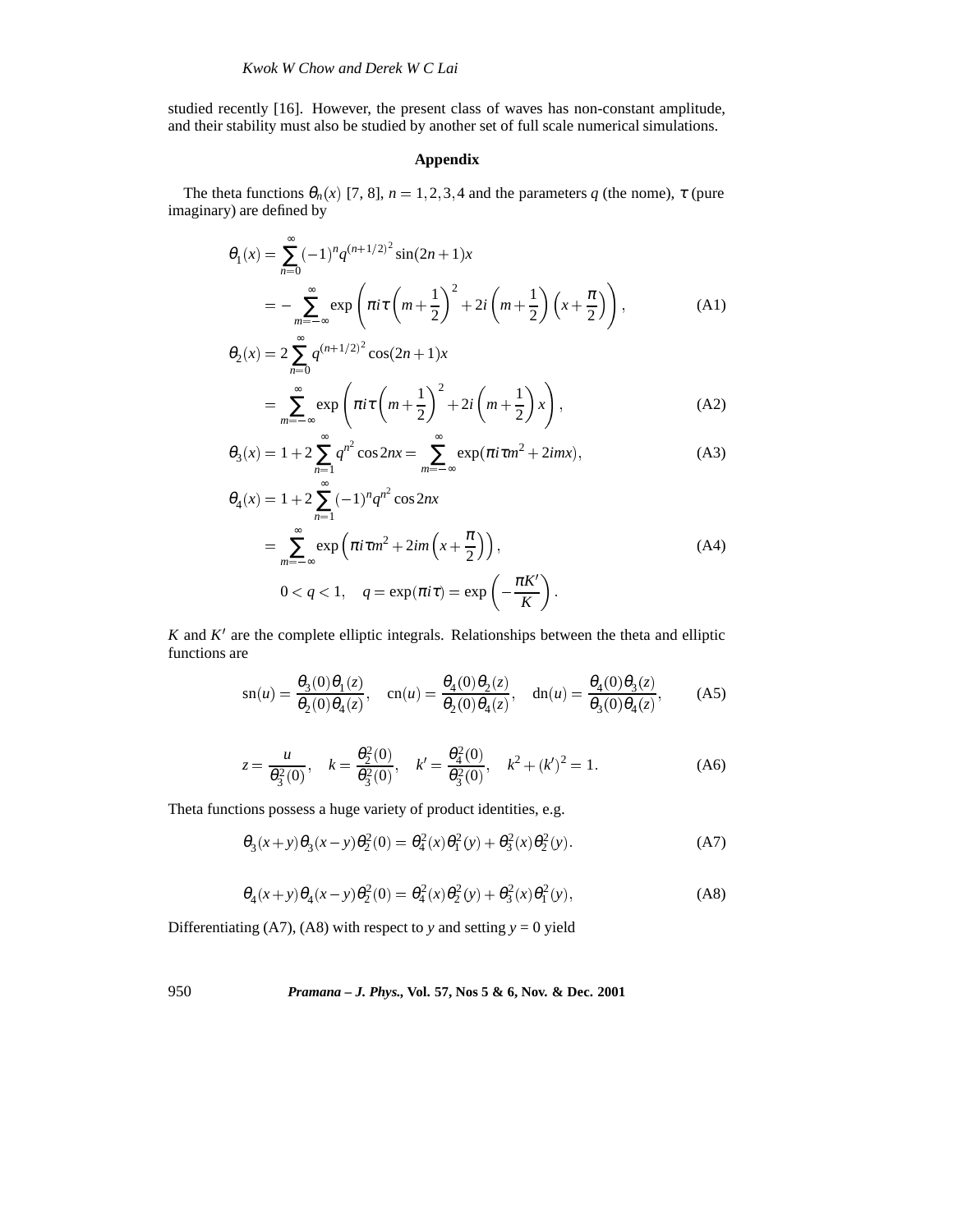$$
D_x^2 \theta_3(x) \cdot \theta_3(x) = \frac{2\theta_2''(0)\theta_3^2(x)}{\theta_2(0)} + 2\theta_3^2(0)\theta_4^2(0)\theta_4^2(x),
$$
  

$$
D_x^2 \theta_4(x) \cdot \theta_4(x) = 2\theta_3^2(0)\theta_4^2(0)\theta_3^2(x) + \frac{2\theta_2''(0)\theta_4^2(x)}{\theta_2(0)}.
$$

Hence formulas for  $D_x \theta_m \cdot \theta_n$ ,  $D_x^2 \theta_m \cdot \theta_n$  can be developed for *m*, *n* integers [9]. Derivatives for products of theta functions can be obtained by repeated use of identities like

$$
D_xab \cdot cd = bdD_xa \cdot c + acD_xb \cdot d,
$$
  
\n
$$
D_x^2ab \cdot cd = bdD_x^2a \cdot c + acD_x^2b \cdot d + 2(D_xa \cdot c)(D_xb \cdot d).
$$

A typical result is

$$
D_x^2 \theta_2(\alpha x) \theta_3(\alpha x) \theta_4^2(\alpha x) \cdot \theta_4^4(\alpha x) = \alpha^2 \theta_2(\alpha x) \theta_3(\alpha x) \theta_4^4(\alpha x) \times \left[2\theta_3^2(0)\theta_4^2(0)\theta_3^2(\alpha x) + \left(\frac{5\theta_2''(0)}{\theta_2(0)} + \frac{\theta_3''(0)}{\theta_3(0)}\right) + \frac{2\theta_4''(0)}{\theta_4(0)} + 2\theta_3^4(0)\right) \theta_4^2(\alpha x)
$$

Similar results are obtained for the Hirota derivatives of other theta functions, but details will be omitted here for brevity.

## **Acknowledgement**

Partial financial support has been provided by the Hong Kong Research Grants Council contracts HKU 7067/98E and HKU 7066/00E.

## **References**

- [1] M Florjanczyk and R Tremblay, Periodic and solitary waves in bimodal optical fibres, *Phys. Lett.* **A141**, 34–36 (1989)
- [2] I M Uzunov, Symbiotic stationary periodical waves through four-photon parametric processes, *Opt. Commun.* **83**, 108–112 (1991)
- [3] N A Kostov and I M Uzunov, New kind of periodical waves in birefringent optical fibers, *Opt. Commun.* **89**, 389–392 (1992)
- [4] M Florjanczyk and R Tremblay, Symbiotic periodic waves in a nonlinear birefringent fiber,*Opt. Commun.* **109**, 405–409 (1994)
- [5] FT Hioe, Solitary waves for two and three coupled nonlinear Schrödinger equations, *Phys. Rev.* **E58**, 6700–6707 (1998)
- [6] V M Petnikova, V V Shuvalov and V A Vysloukh, Multi-component photorefractive cnoidal waves: stability, localization and soliton asymptotics, *Phys. Rev.* **E60**, 1009–1018 (1999)
- [7] M Abramowitz and I Stegun, *Handbook of mathematical functions* (Dover, New York, 1965)
- [8] D F Lawden, *Elliptic functions and applications* (Springer Verlag, New York, 1989)
- [9] K W Chow, A class of exact, periodic solutions of nonlinear envelope equations, *J. Math. Phys.* **36**, 4125–4137 (1995)